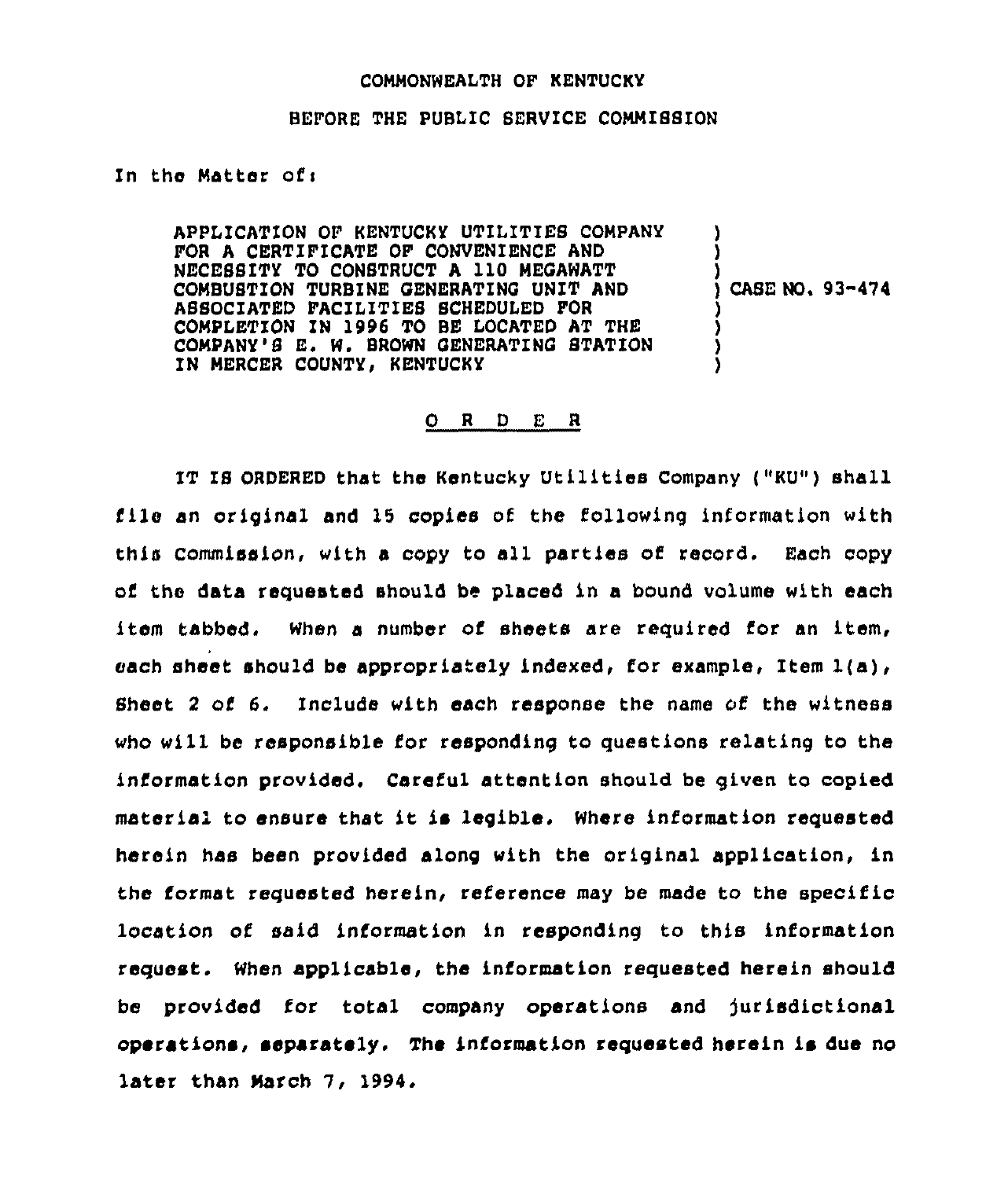1. Refer to the response to Item 2 of the February 4, 1994 Order. Explain why Exhibit 5 of the Application did not disclose that approximately 616.9 million of 1998 Sources of Funds was to be used for temporary cash investments.

2. Refer to Appendix G of the Evaluation of Purchase Power Proposals Report.

a. Explain how the fixed charge rate of 13.66 percent was derived and provide all supporting calculations.

b. The present value of the total costs was calculated using a discount rate of 9.73 percent. Provide a schedule showing the present value discount rate factor for each year of the analysis.

3. Mr. Robert M. Hewett indicated in his letter dated February 3, 1994 that the analysis of the responses to the January 3, 1994 Reguest for Proposal will be presented at the hearing. Provide the analysis as soon as it is completed prior to the hearing *A*xte.

Done at Frankfort, Kentucky, this 28th day of February, 1994.

PUBLIC SERVICE COMMISSION

For the Commissio

ATTEST:

Executive Director  $\underline{\mathit{cl}}$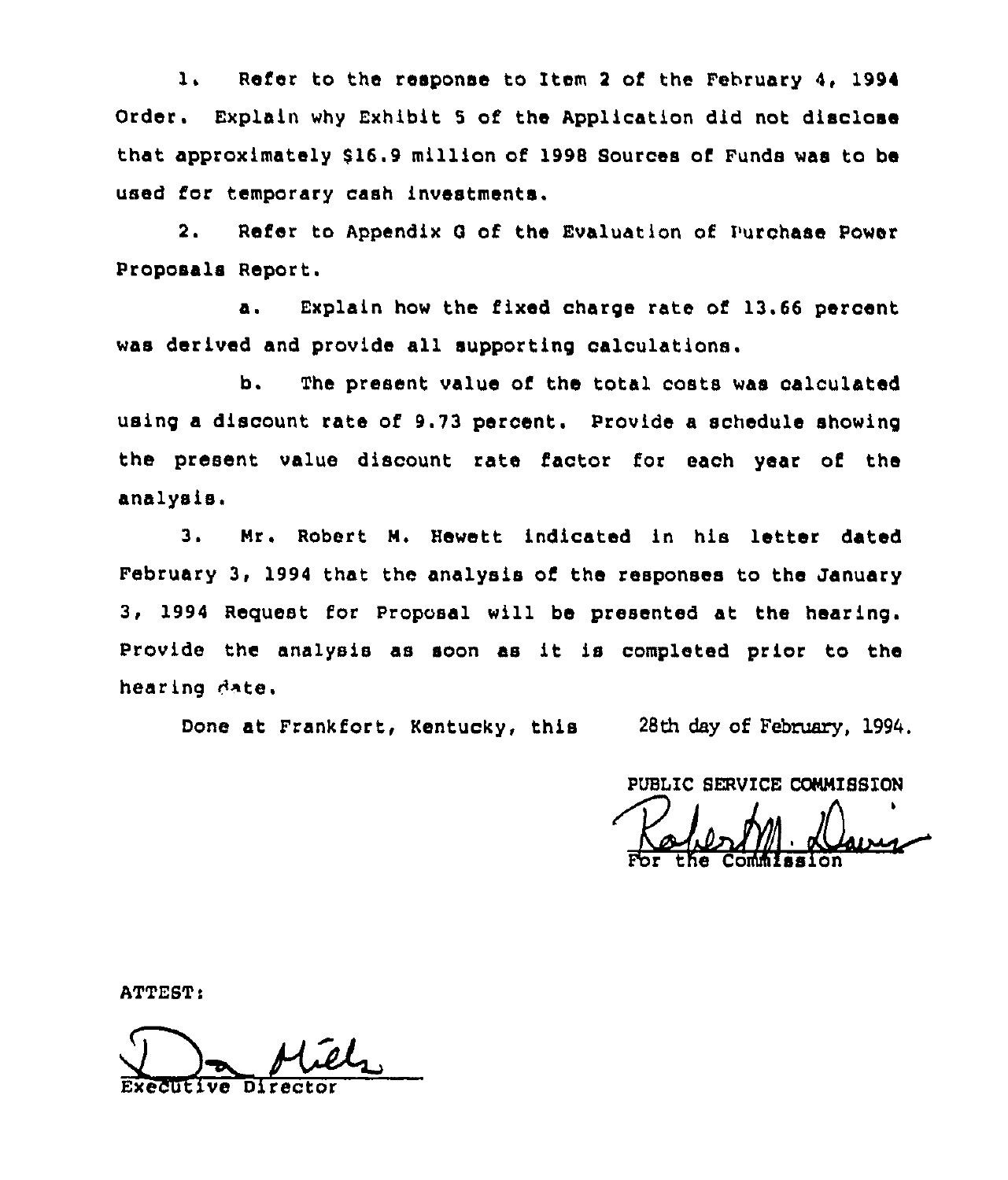# TO BE CONTINUED